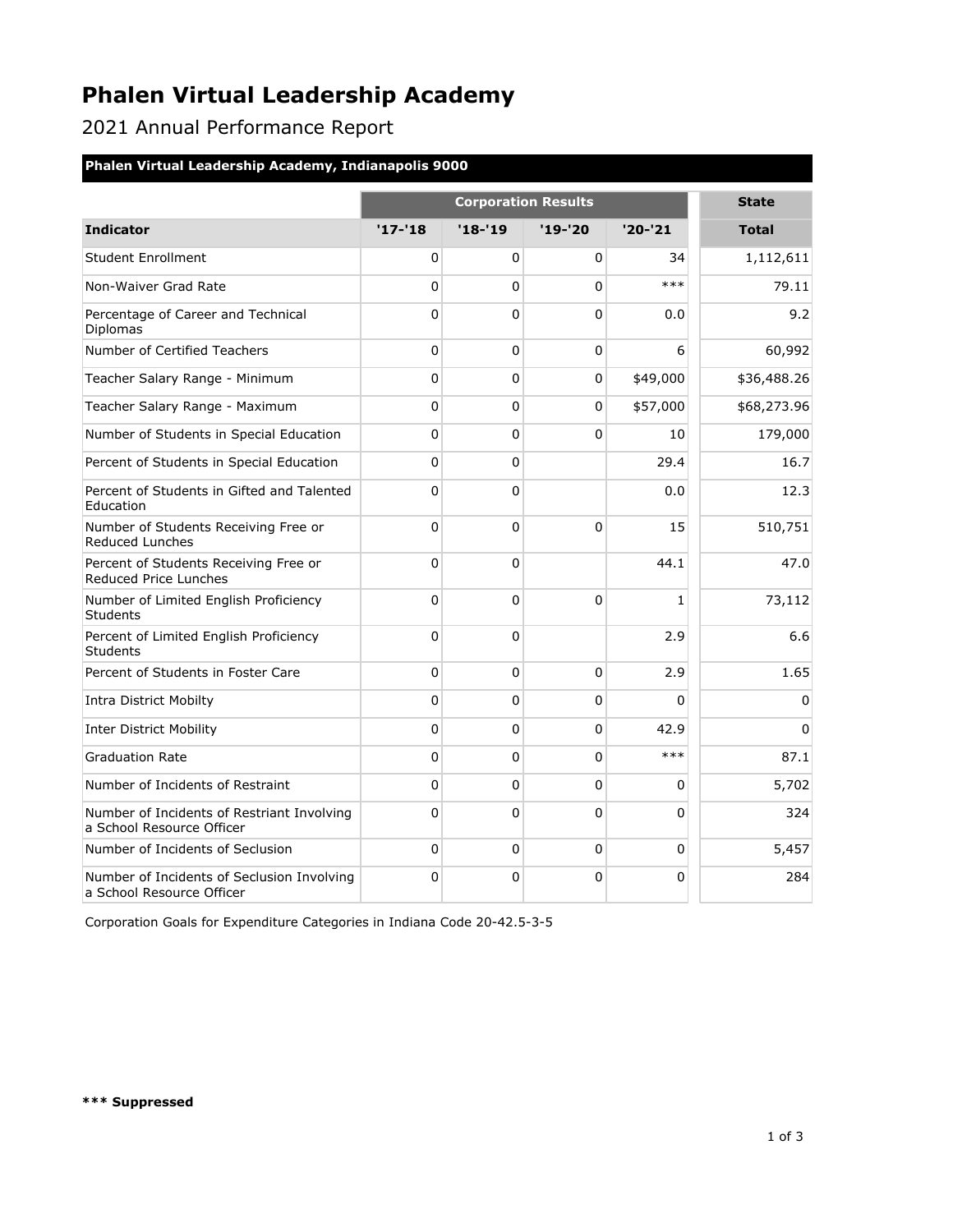### **Phalen Virtual Leadership Academy**

2021 Annual Performance Report

#### **Phalen Virtual Leadership Academy, Indianapolis 9992**

|                                                                            | <b>School Results</b> |             |             |             | <b>State</b> |
|----------------------------------------------------------------------------|-----------------------|-------------|-------------|-------------|--------------|
| <b>Indicator</b>                                                           | $'17-'18$             | $'18 - 19$  | $'19 - '20$ | $'20 - '21$ | Total        |
| <b>Student Enrollment</b>                                                  | 0                     | 0           | 0           | 34          | 1,112,611    |
| Number of Certified Teachers                                               | 0                     | $\mathbf 0$ | 0           | 6           | 60,992       |
| Percentage of Students Passing IREAD                                       | 0                     | $\mathbf 0$ | $\Omega$    | 75.0        | 80.4         |
| * Grade 3 Percent Passing ISTEP+/ ILEARN<br>Math Standard                  | 0                     | $\mathbf 0$ | $\Omega$    | 40.0        | 48.7         |
| * Grade 3 Percent Passing ISTEP+/ ILEARN<br>Language Arts Standard         | 0                     | $\mathbf 0$ | $\Omega$    | 20.0        | 38.7         |
| * Grade 4 Percent Passing ISTEP+/ ILEARN<br>Math Standard                  | 0                     | 0           | $\Omega$    | 16.7        | 43.7         |
| * Grade 4 Percent Passing ISTEP+/ ILEARN<br>Language Arts Standard         | 0                     | 0           | 0           | 16.7        | 39.6         |
| * Grade 4 Percent Passing ISTEP+/ ILEARN<br>Science Standard               | 0                     | $\mathbf 0$ | $\Omega$    | 0.0         | 36.1         |
| * Grade 5 Percent Passing ISTEP+/ ILEARN<br>Math Standard                  | 0                     | $\mathbf 0$ | $\Omega$    | 38.5        | 38.6         |
| * Grade 5 Percent Passing ISTEP+/ ILEARN<br>Language Arts Standard         | 0                     | $\mathbf 0$ | $\Omega$    | 30.8        | 39.5         |
| * Grade 5 Percent Passing ISTEP+/ ILEARN<br>Social Science Standard        | 0                     | 0           | $\Omega$    | 38.5        | 38.6         |
| * Grade 6 Percent Passing ISTEP+/ ILEARN<br>Math Standard                  | 0                     | 0           | 0           | 50.0        | 33.0         |
| * Grade 6 Percent Passing ISTEP+/ ILEARN<br>Language Arts Standard         | 0                     | $\mathbf 0$ | 0           | 66.7        | 39.9         |
| * Grade 6 Percent Passing ISTEP+/ ILEARN<br>Science Standard               | 0                     | 0           | $\Omega$    | 33.3        | 38.8         |
| * Grade 7 Percent Passing ISTEP+/ ILEARN<br>Math Standard                  | 0                     | $\mathbf 0$ | 0           | 33.3        | 30.5         |
| * Grade 7 Percent Passing ISTEP+/ ILEARN<br>Language Arts Standard         | 0                     | 0           | 0           | 22.2        | 41.1         |
| * Grade 8 Percent Passing ISTEP+/ ILEARN<br>Math Standard                  | 0                     | 0           | 0           | 20.0        | 27.8         |
| * Grade 8 Percent Passing ISTEP+/ ILEARN<br>Language Arts Standard         | 0                     | 0           | 0           | 60.0        | 43.9         |
| * Grade 10 Percent Passing ISTEP+/<br><b>ILEARN Math Standard</b>          | 0                     | $\mathbf 0$ | 0           | 20.0        |              |
| * Grade 10 Percent Passing ISTEP+/<br><b>ILEARN Language Arts Standard</b> | 0                     | $\mathbf 0$ | $\pmb{0}$   | 20.0        |              |
| Percent of Graduates Granted Waivers                                       | 0                     | $\pmb{0}$   | $\mathbf 0$ | 33.3        | 9.1          |
| Percent of graduates receiving Academic<br>Honors Diploma                  | 0                     | $\pmb{0}$   | 0           | 33.3        | 39.6         |

\* In 2014-15 Indiana transitioned to new, more rigorous college-and-career ready standards and a new statewide assessment to measure these standards. Therefore, results are not comparable to previous data.